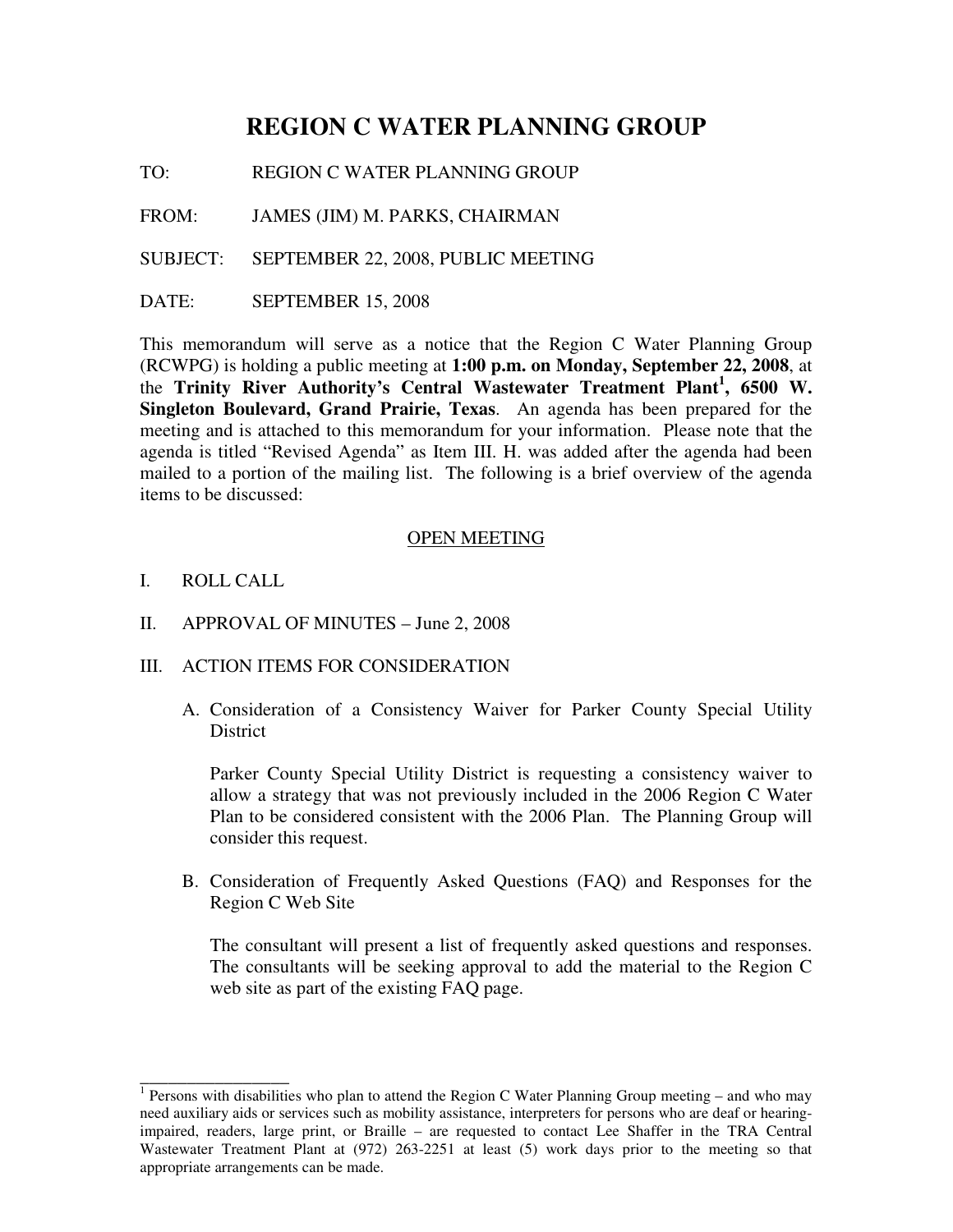C. Consideration for the Approval of Memorandum Analyzing Water Loss, Leak Detection, and Water Audits as Conservation Measures

The consultants will present a memorandum regarding the analysis of water loss, leak detection, and water audits as obtained from the water conservation and reuse survey. This memorandum was presented as a discussion item at the June 2008 RCWPG meeting. The consultants are seeking approval to finalize this memo for inclusion in the conservation and reuse study report.

D. Consideration for the Approval of Memorandum Analyzing the Costs Associated with Water Conservation Best Management Practices

The consultants will present a memorandum regarding the costs associated with implementing water conservation best management practices. This memorandum was presented as a discussion item at the June 2008 RCWPG meeting. The consultants will seek approval to finalize this memo for inclusion in the conservation and reuse study report.

E. Consideration for the Approval of the Memorandum on Conservation Education

The consultants will present a memorandum regarding conservation education in Region C. This memorandum was presented as a discussion item at the June 2008 RCWPG meeting. The consultants are seeking approval to finalize this memo for inclusion in the conservation and reuse study report.

F. Consideration for the Approval of the Report on Water Supply Study of Parker and Wise Counties

The consultants will present a summary of the Water Supply Study for Parker and Wise Counties. The draft report was presented at the June 2008 RCWPG meeting. The report has been revised based on comments received. The consultants are seeking approval to finalize this report and submit it to the Texas Water Development Board.

G. Consideration for the Approval of the Memorandum Summarizing the County-Wide Meetings

The consultants will present the memorandum summarizing the county-wide meetings held earlier this year. The draft memo was presented at the June 2008 Region C meeting. The consultants are seeking approval to finalize this memo and submit it to the Texas Water Development Board.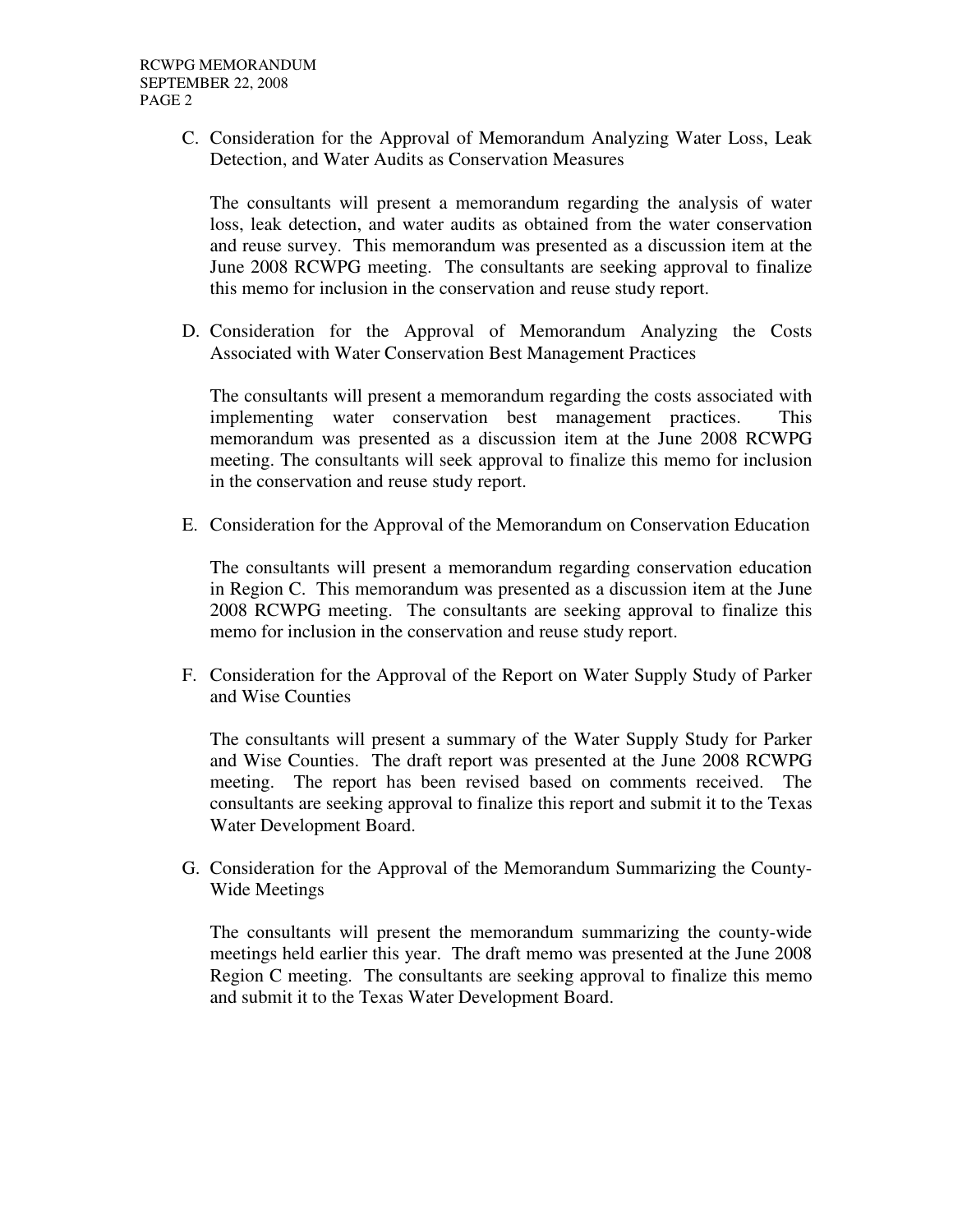H. Consideration for the Approval of the Response to the TWDB's Request for Additional Information

The RCWPG will consider approving a letter responding to the TWDB's request for additional information supporting the Planning Group's 2009-2011 proposed scope of work.

I. Consideration of Authorizing the North Texas Municipal Water District (NTMWD) to negotiate and execute a contract with the Texas Water Development Board for 2009-2011 Regional Water Planning Work on Behalf of the Region C Water Planning Group

The RCWPG will consider authorizing NTMWD to negotiate and execute a contract with the Texas Water Development Board on behalf of the Region C Water Planning Group to perform the 2009-2011 regional water planning work.

J. Consideration of Authorizing the North Texas Municipal Water District (NTMWD) to negotiate and execute a contract with Freese and Nichols, Inc. to Perform 2009-2011 Regional Water Planning Work on Behalf of the Region C Water Planning Group

The RCWPG will consider authorizing NTMWD to negotiate and execute a contract with Freese and Nichols, Inc. on behalf of the Region C Water Planning Group to perform the 2009-2011 regional water planning work.

### IV. DISCUSSION ITEMS

A. Updates on Special Studies

The consultants will present an update on each of the following special studies:

- 1. Upcoming Newsletter
- 2. Conservation and Reuse draft memo on Vision North Texas, draft memo on direct reuse, draft memo on indirect reuse
- 3. Toledo Bend
- 4. Athens and Fort Worth Reuse Studies
- 5. Four County Study
- B. Schedule Update

The consultants will review the schedule to complete the current special studies and to prepare the 2011 Plan.

### V. OTHER DISCUSSION

- A. Updates from the Chair
	- 1. Study Commission on Region C Water Supply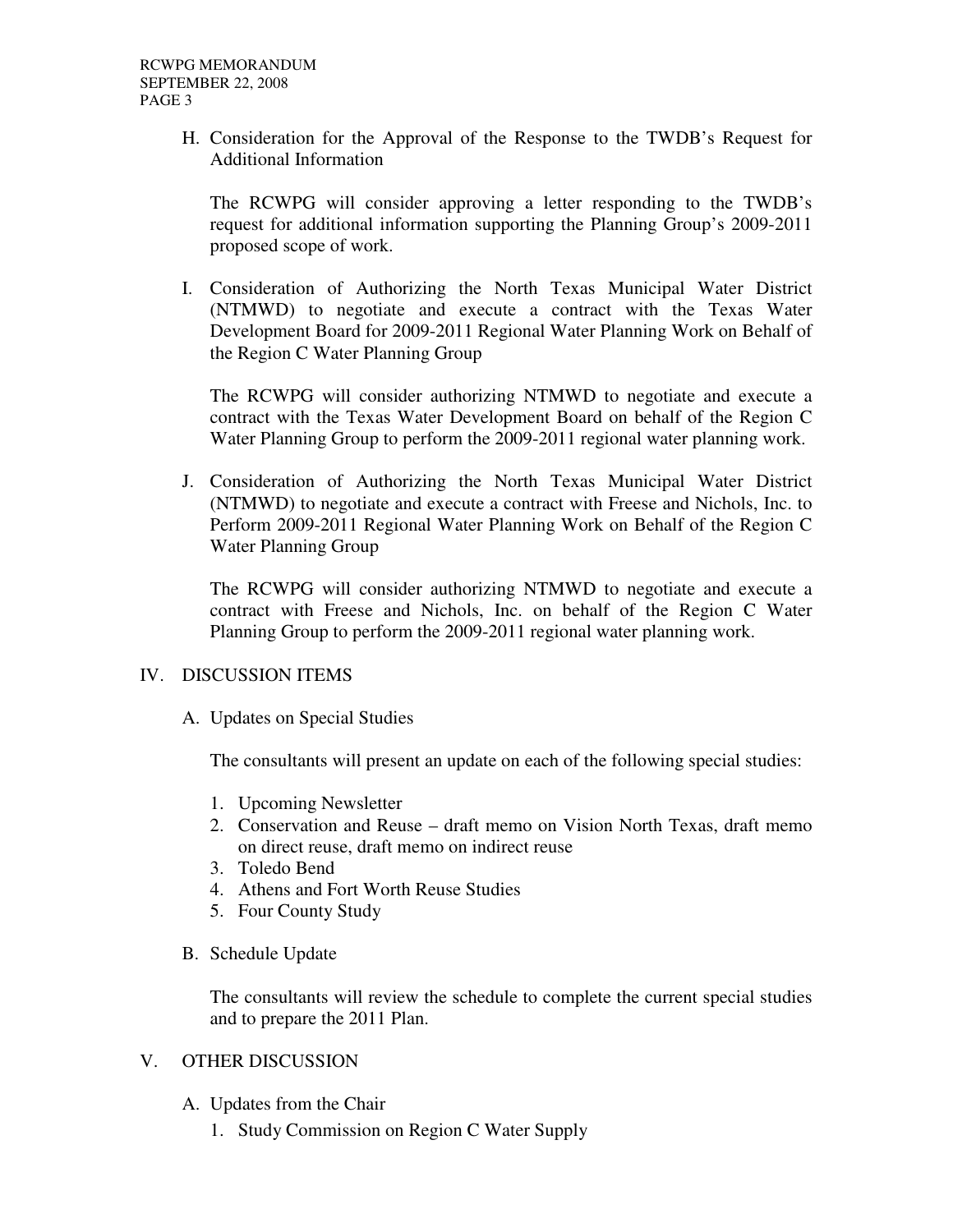- 2. Water Conservation Advisory Council
- 3. RCWPG Contact Information Available on the Region C Web Site
- B. Report from Regional Liaisons
- C. Report from GMA 8 Liaisons
- D. Report from Texas Water Development Board
- E. Report from Texas Department of Agriculture
- F. Report from Texas Parks and Wildlife Department
- G. Confirmation Date and Location of Next Meeting
- H. Other Discussion
- I. Acknowledgement of Guests
- J. Public Comments

## VI. ADJOURNMENT

The following items are enclosed with this memorandum:

- 1. RCWPG Agenda September 22, 2008
- 2. RCWPG Minutes June 2, 2008
- cc: Mr. Warren Brewer, Designated Alternate for Danny Vance Mr. Bill Ceverha, Designated Alternate for Marsh Rice Ms. Marion Henderson, Designated Alternate for Robert Scott Mr. Tim Fisher, Designated Alternate for Howard Martin Judge Derrell Hall, Designated Alternate for G. K. Maenius Ms. Sharon Hayes, Designated Alternate for Paul Phillips Mr. Joe Kana, Designated Alternate for Jim McCarter Dr. Thomas LaPoint, Designated Alternate for Mary Vogelson Mr. Jim Oliver, Designated Alternate for Jack Stevens Mr. Mike Rickman, Designated Alternate for Jim Parks Mr. Craig Schkade, Designated Alternate for Russell Laughlin Mr. Ron Sellman, Designated Alternate for Jerry Chapman Mr. Charlie Stringer, Designated Alternate for Jody Puckett Mr. Randy Gideon, Designated Alternate for Steve Berry Mr. Andy Cronberg, Designated Alternate for Frank Crumb Mr. Mark Jones, Designated Alternate for Bill Lewis Mr. Dennis Donoho, Designated Alternate for Connie Standridge Mr. Gary Clayton, Designated Alternate for Tom Woodward Mr. David Meesey, TWDB Ms. Angela Masloff, TWDB Mr. E. W. Wesley, TDA Mr. Adam Whisenant, TPWD Mr. Curtis Campbell, Region B Representative Mr. David Weidman, Region D Representative